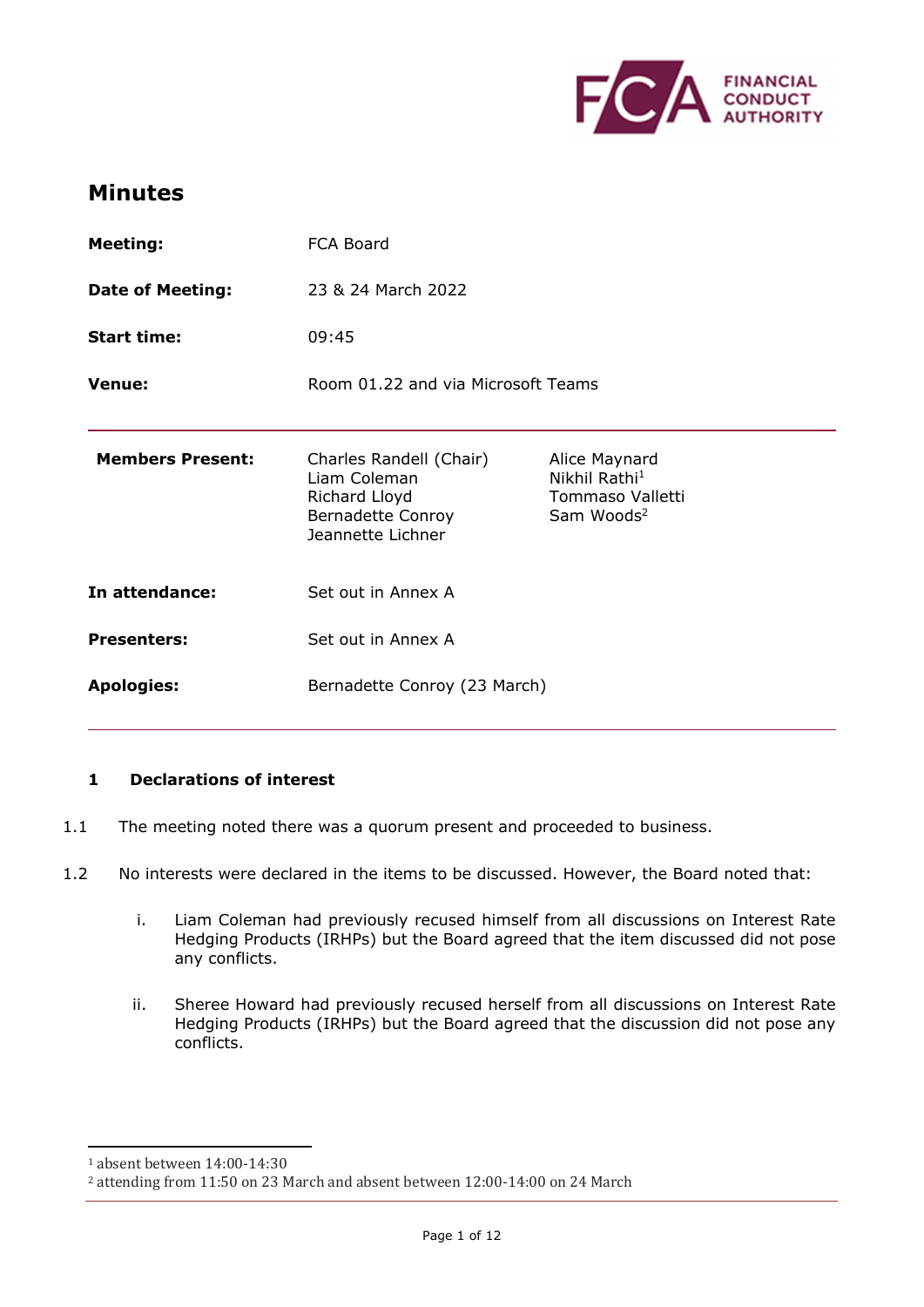## **2 Appointment of Interim FCA Company Secretary**

2.1 The Board **approved** the appointment of Miles Bake as Company Secretary of the FCA with immediate effect (23 March 2022).

## **3 IRHP independent review**

- 3.1 The Board was briefed by John Swift QC, the Independent Reviewer for the lessons learned review into the supervisory intervention on Interest Rate Hedging Products (IRHP), accompanied by his team, on the findings of his review.
- 3.2 The Independent Reviewer stated that the FSA's use of a voluntary agreement was an appropriate way to establish the IRHP scheme and to obtain redress for unsuitable sales of IRHPs to eligible customers. However, he also added that the FSA fell below appropriate standards of transparency by not ensuring that the terms of the agreements with the banks could be publicly disclosed without delay; and the exclusion of 'sophisticated' customers should not have been without adequate stakeholder consultation. He added that the FSA ought to have carried out a more intensive investigation of the root causes of the mis-selling of IRHPs before it decided not to pursue enforcement action that could have been pursued in parallel with the Scheme. Finally, he reported that the FCA's oversight of the Scheme during the implementation period had been limited by the narrow functions it reserved to itself and a lack of dedicated resources, noting that there had been scope for more engagement by the Board in providing guidance and oversight before major strategic decisions were taken.
- 3.3 The Board thanked the Independent Reviewer for his findings and recommendations. It was noted that the review showed that the Board of the FSA had been receiving information on some decisions long after the decisions had been made and there were important lessons about executive and Board governance. The Board acknowledged that in 2012 the FSA had been experiencing the splitting of the organisation, considerable external pressures, and a market crisis. The FCA needed to ensure that its own governance continued to support its aim of being a more adaptive, assertive and innovative Regulator.
- 3.4 The Board discussed the FCA's commitment to incorporating the Review's recommendations into the remit of a wider workstream under its transformation programme and how it intended to ensure decisions were made at the appropriate level in the organisation.

## **4 Strategic Analysis: Macro-Economic Scenarios**

- 4.1 The Board was briefed on the findings of the macro-economic analysis undertaken to consider the potential implications of the cost-of-living crisis.
- 4.2 The Board discussed four macro-economic scenarios; it discussed the drivers behind the cost-of-living squeeze and the impact of rising inflation rates and slower economic growth on consumer markets. The Board also considered how the FCA may use macro-economic analysis to proactively identify potential changes in different sectors and how different groups may be affected. It received assurances on the use of the macro-economic scenarios and macro-to-micro analytical framework across the FCA's various strategic work packages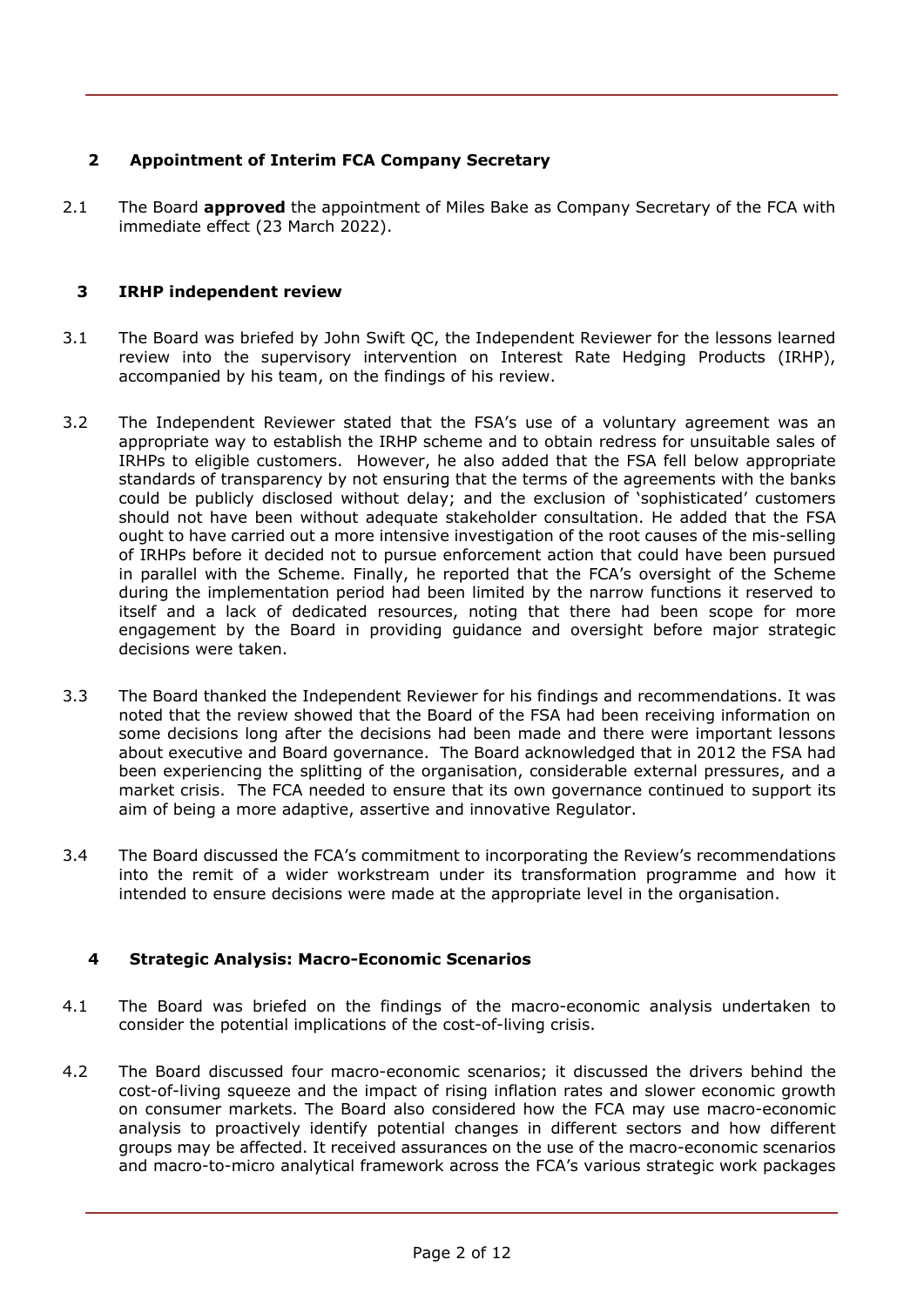and the continued engagement with the consumer market using IPSOS and consumer surveys to collect data designed to indicate materialising risks.

4.3 The Board was supportive of this piece of work and noted that data generated would be used in support of FCA's three-year strategy and Business Plan. The Board recommended that the external Business Plan communicated the clearly that the FCA's plan might need to change to respond to economic and geopolitical events, but also that there were clear limitations to what the FCA, as opposed to other policymakers, could achieve in mitigating the impact, given its role and remit. The Business Plan should also highlight the need for the industry to focus on resilience in the face of the current economic and geopolitical challenges and the resulting impact on the markets and consumers. The Board welcomed the benefits of the PSR engaging with the FCA on the work being done on payments.

### **5 External Business Plan 2022/23**

- 5.1 The Board was presented with the proposed content for the external Business Plan 2022/23.
- 5.2 The Board discussed the strategic communication approach to publishing the Business Plan to support different consumer groups using various media formats. It also gave feedback and recommendations on the Business Plan narrative and the opportunity to use the introductory scene setting to highlight and remind the audience of the FCA's FSMA obligations and its expectations of regulated firms.
- 5.3 The Board recommended that a review of published documents be conducted to ascertain that FCA statements and commitments remained consistent.
- 5.4 The Board **delegated authority** to the Chair and Chief Executive Officer to approve the final version of the Business Plan for publication.

#### **6 Financial Plan and Budget Approval**

- 6.1 The Board was briefed on the proposed three-year financial plan including divisional and work package budget allocation.
- 6.2 The Board discussed the communications strategy for the financial plan and the process of budget sign-off. It considered the benefits of a focus on efficiency savings envisaged by the plan, explicitly highlighting the need to use reserves if savings did not materialise.
- 6.3 The Board discussed the importance of strong financial discipline with a gating approach which ensured that funds were only released for work that was properly scoped and ready to be delivered, and the need to focus on accountability of Executive Directors and Directors in this process. This should contribute to the desired step change in performance reporting and rigour in operational delivery expected by the Board.
- 6.4 The Board **approved** the three-year financial plan including the divisional and work package budget allocation.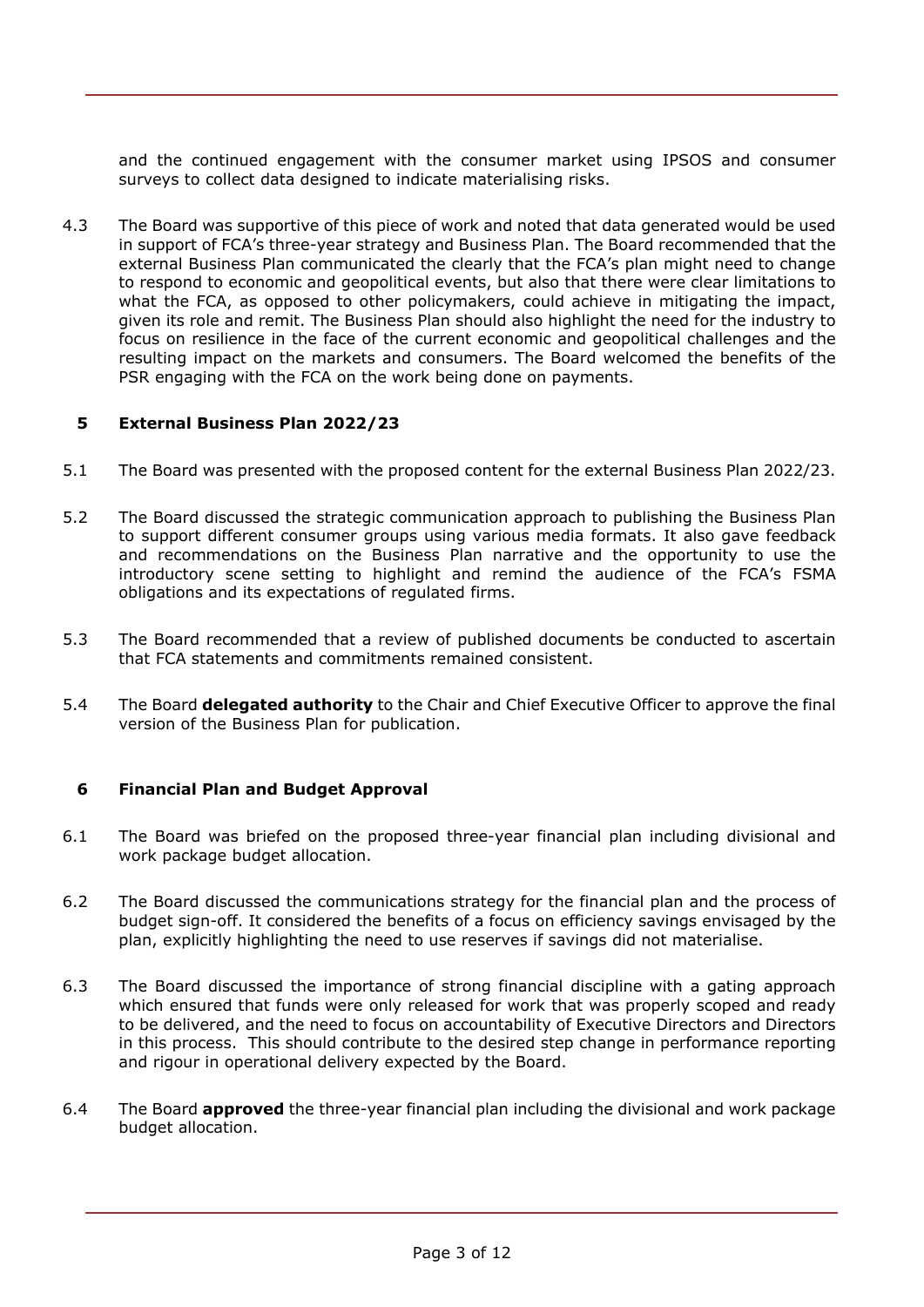- 6.5 The Board **agreed** to the FCA's efficiency savings target of £15 million subject to further review on possibility of increase and that the Executive Committee should convene by May to agree divisional allocations and specific cost savings initiatives.
- 6.6 The Board **approved** holding reserves above the range of 6-10% of the Annual Funding Rate.

## **7 Report from the Chief Executive**

- 7.1 Mr Rathi briefed the Board on several topical issues, including:
	- i. Russia Ukraine geopolitical crisis: The Board was briefed on the active role the FCA was taking in collaboration with its financial crime prevention partners concerning the financial sanctions being imposed on Russia and that over 10,000 firms and professional body supervisors had been contacted regarding our controls and reporting expectations. There had been a degree of operational challenge due to the redeployment of resources and reprioritisation exercises, which were continuing to manage the impact on the FCA's commitments to other projects. The Board recommended that consideration be given to consequent financial inclusion policies which might be needed to support refugees needing to set up small value accounts to receive financial support or send money to their dependants.
	- ii. Scams and Fraud: The Board was informed that the Government had now confirmed that the Online Safety Bill would include both fraud as an offence and a standalone duty requiring platforms to tackle fraudulent advertising, following continuing positive engagement. It was noted that Scams continued to be the largest driver of calls to the FCA and amounted for 40% of the volume of calls received. The Board sought assurances that information and complaints received via the call centre were adequately triaged and actioned.
	- iii. Residual EU Withdrawal risks: The Board was advised on the focus to maintain consumer access to cross-border payments through SEPA as the Temporary Transitional Power was due to expire on 31 March 2022.
	- iv. Funeral Plans: The Board was informed that two funeral plan providers had withdrawn their applications for authorisation and that one of the firms, Safe Hands, had gone into administration. Dignity, another funeral plan provider, had stepped in to temporarily cover services. The Board was informed of continuing industry engagement to support the sector's transition into FCA regulation and the communications strategy to support the transition period.
	- v. Upcoming instruments: The Board was supportive of having foresight of upcoming instruments and noted that it would be helpful to indicate what instruments were a result of Government-led initiatives.
- 7.2 The Board recognised that Megan Butler would be leaving the FCA and commended her for all her contributions to the former FSA and the FCA. It recognised the significant role she had played in support of the FCA's transformation programme and wished her well in her future endeavours.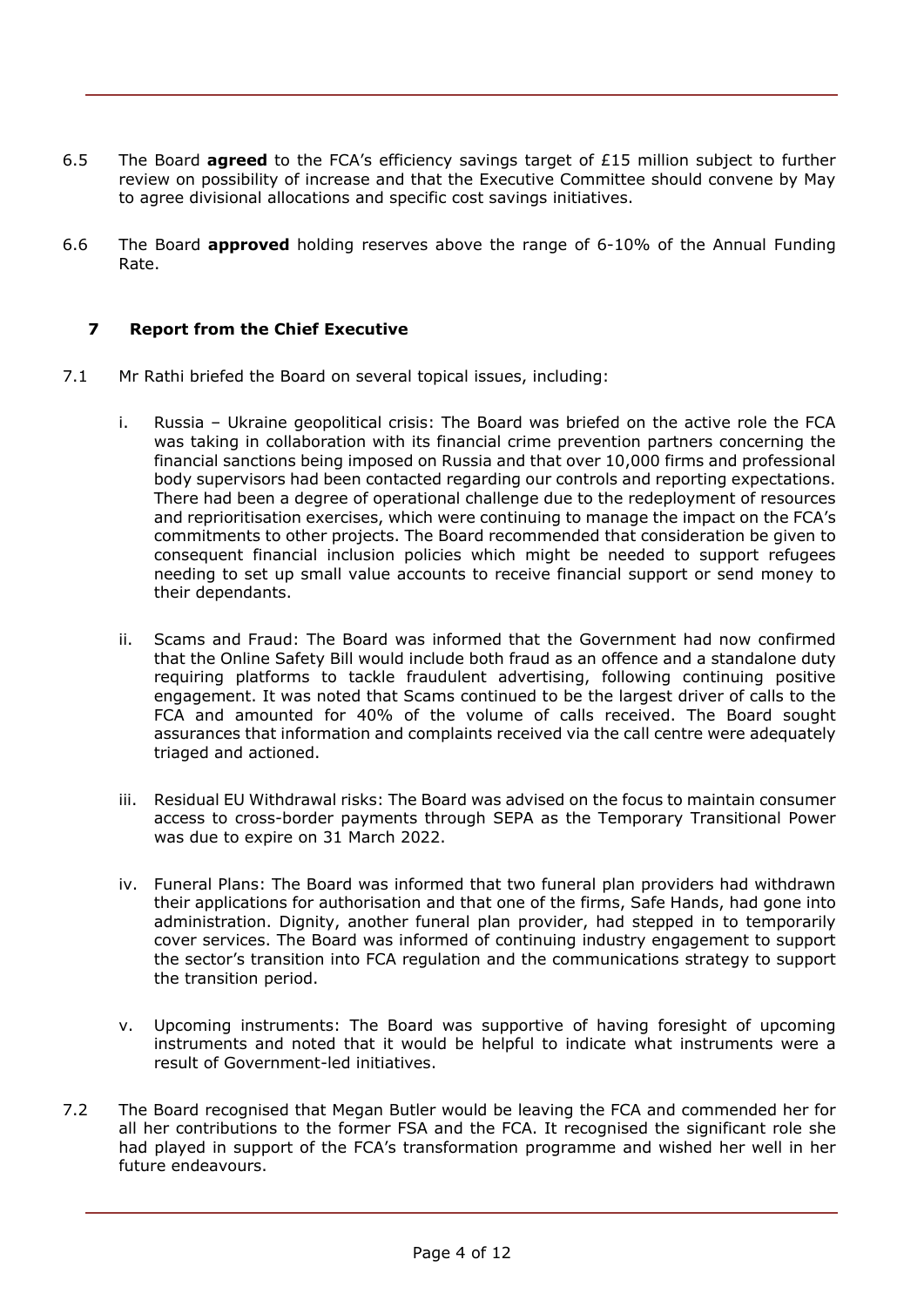## **8 Report from the PRA**

8.1 Mr Woods briefed the Board on the business of the PRA that was of relevance to the FCA.

#### **9 Final rules on Diversity and Inclusion on company boards and executive management**

- 9.1 The Board was briefed on the proposed final changes to the FCA's Listing Rules on diversity and inclusion, following the consultation on diversity and inclusion on company boards and executive committees (CP21/24). Feedback to the consultation was also discussed by the Board in January 2022.
- 9.2 The Board discussed how the proposed changes may affect the compliance of overseas companies and UK companies with overseas operations, in view of local law restrictions on data privacy and processing. The Board received assurances that the changes being proposed, alongside the flexibility in the nature of the disclosure requirements, should mitigate concerns about whether these companies can meet mandatory reporting requirements. The Board noted that the 'comply or explain' nature of the disclosure requirements served to encourage best practice.
- 9.3 The Board considered the responses from engagement with external stakeholders and noted that majority of financial markets participants expressed support for the proposals, the Board having discussed previously the responses from others on the issue of using sex or gender identity for reporting on targets for women's representation. The Board was also informed about the general support for the proposed changes by investor groups. The Board was also informed of further policy and legal analysis undertaken to consider [impacts under the FCA's Equality Act duties] following the initial assessment for the consultation proposals. The Board noted its internal policies on diversity focused on self-identification of gender, and the Board was also informed of engagement with staff network groups.
- 9.4 The Board **approved** the publication of the Diversity and Inclusion Policy Statement alongside the final rules.
- 9.5 The Board **decided** that companies with UK-listed equity shares and companies with UKlisted certificates representing equity shares be required to make an annual public disclosure against board diversity targets on a 'comply or explain' basis, subject to changes to provide flexibility in reporting based on sex or self-identified gender and a minor change to the language on ethnicity.
- 9.6 The Board **decided** that companies with UK-listed equity shares and companies with UKlisted certificates representing equity shares be required to make an accompanying disclosure of tables setting out the numbers and proportion of appointees on the board, senior board positions and in the company's executive management level by reference to ethnic background and either sex or gender identity.
- 9.7 The Board **approved** the amendment of our corporate governance rule in DTR 7.2.8A R as consulted on to encourage wider diversity considerations in board policies and to extend disclosures to cover the diversity policies of key board committees, as well as approve related guidance to encourage disclosure of connected data.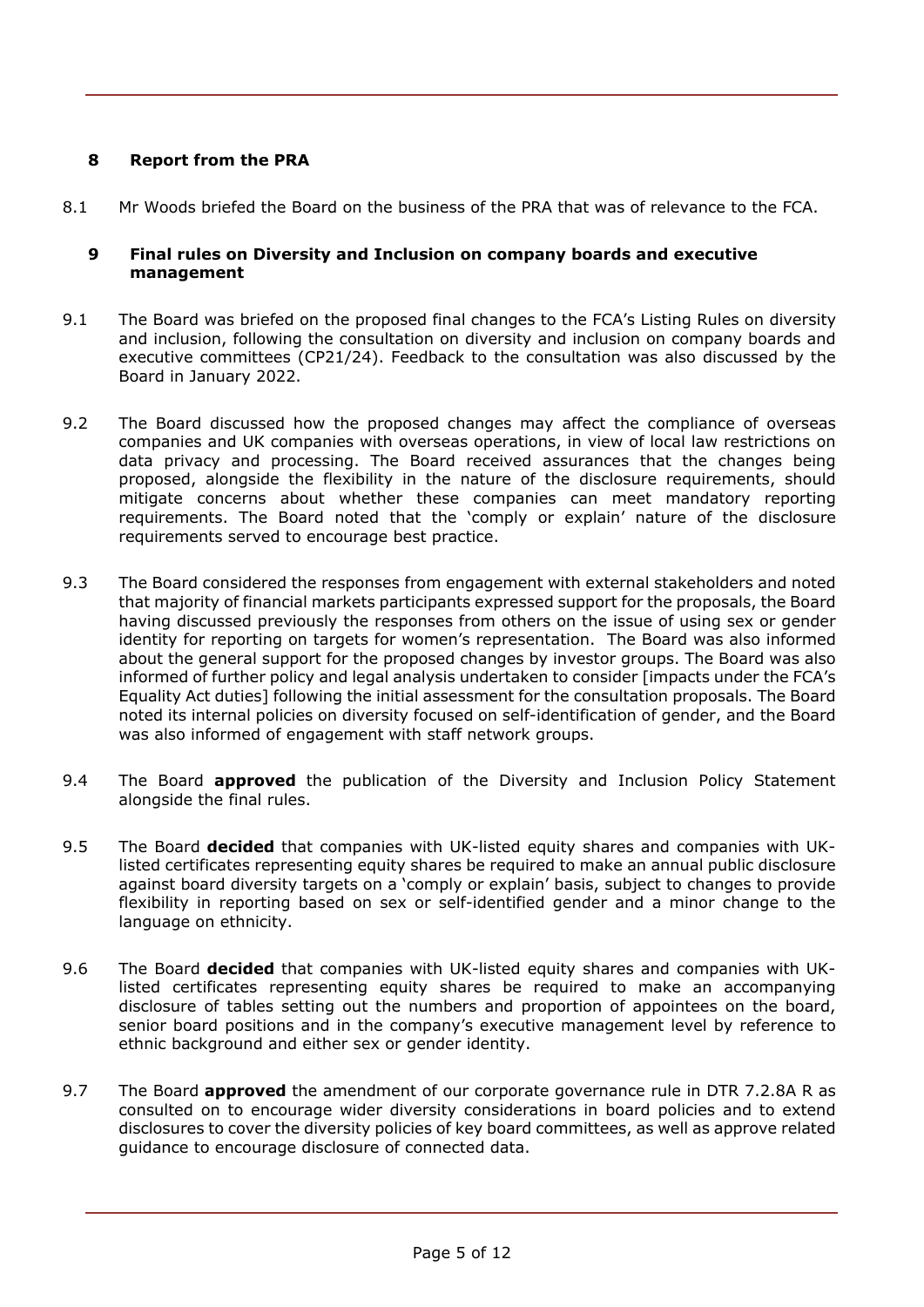## **10 Request to Establish the new Executive Finance and Delivery Committee (EFDC)**

- 10.1 The Board was briefed on the proposal to establish the Executive Finance and Delivery Committee (EFDC) as part of the changes to the FCA's decision-making framework under its Transformation Programme.
- 10.2 The Board noted how the EFDC would support the new approach to business planning by overseeing the delivery of outcomes prioritised by the Board and Executive and controlling the allocation of funding and resources. The Board received assurances about the role of the Executive Committee in reviewing reports from EFDC, identifying issues that require its attention, and providing EFDC, project and work package team with clear decisions and strategic input.
- 10.3 The Board **approved** the establishment of the EFDC on 1 April 2022 and to the proposed remit, membership and delegated financial authority of the new committee.
- 10.4 The Board **approved** the Executive Operations Committee (EOC) be disbanded on 1 April 2022.
- 10.5 The Board **approved** the amendment to the Delegation of Financial Authority (DOFA).

### **11 Monthly Reports from the Independent Panels**

- 11.1 The Board reviewed the reports from the Chairs of the Financial Services Consumer Panel, the Practitioner Panel, the Listing Authority Advisory panel, the Markets Practitioner Panel and the Smaller Business Practitioner Panel and discussed some of the issues raised in the reports including:
	- i. Professional Indemnity Insurance (PII) Cover
	- ii. Russia Ukraine geopolitical crisis
	- iii. High risk investments regulatory strategy
	- iv. Whistleblowing

### **12 Update on Single View initiative**

- 12.1 The Board was presented with a demonstration of the Single View Initiative, an initiative to gather in dashboard form the key information about firms so that decisions and actions could be faster and better informed.
- 12.2 The Board discussed how Single View would be used to access key information on firms across the FCA and provide risk indicators against key metrics highlighting areas of concern and the ability to cross reference data relative to peer firms. The Board was informed that findings from the piloting phase showed a reduction in triaging time and how the Single View highlighted potential harms requiring investigation and supervision. The Board noted the role of the Single View towards automation of some case work and observed that it was a delivery against the Gloster report recommendations.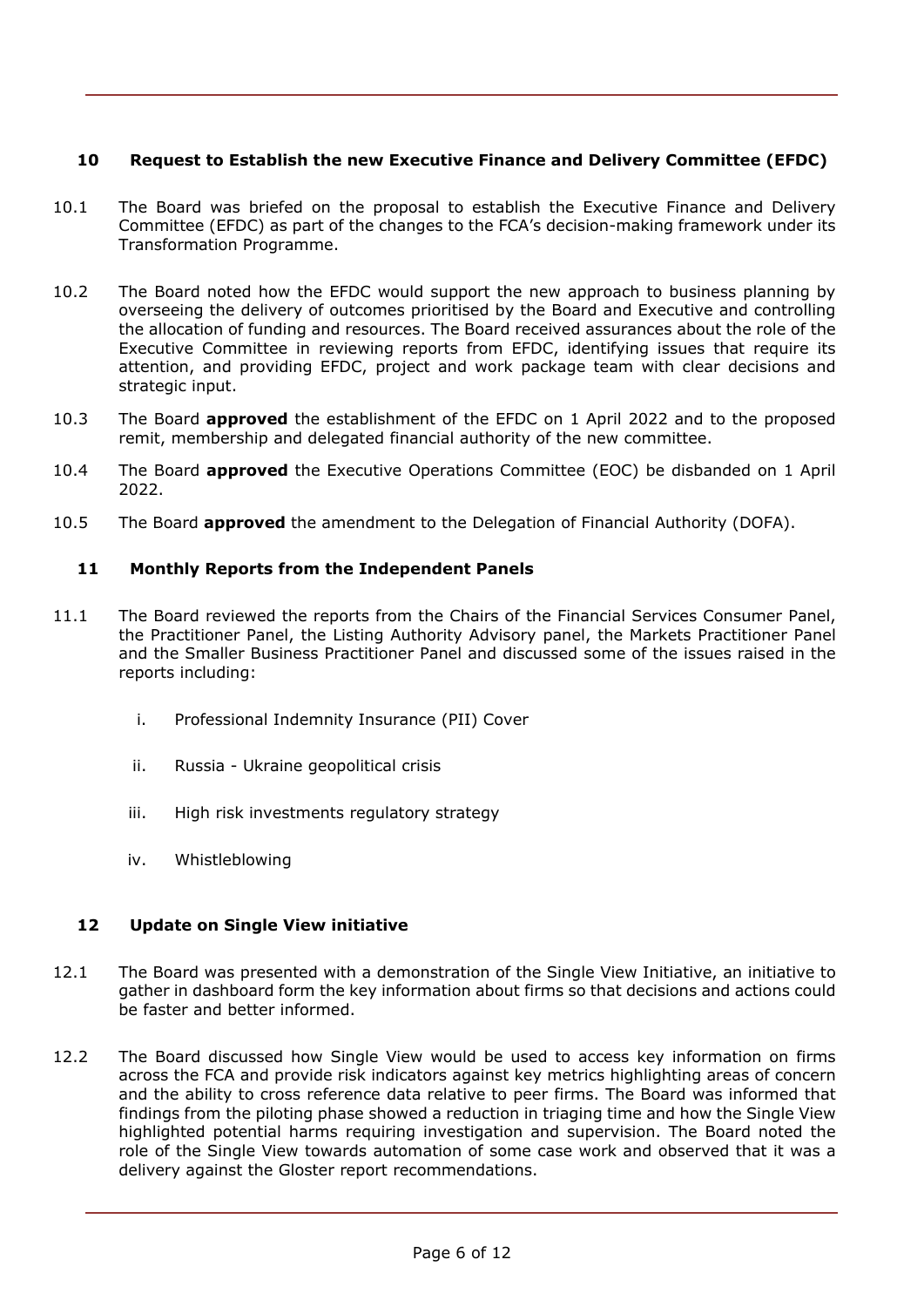- 12.3 The Board discussed the processes in place to support the embedding of the use of Single View across the FCA and the measures being developed to track successful outcomes. The Board was informed how the data collection process worked and the proactive approach being undertaken to close data gaps and the feedback on how Single View had improved operational efficiency of frontline teams.
- 12.4 The Board was supportive of the Single View initiative.

### **13 FCA Pension Plan - Master Trust Business Plan**

- 13.1 The Board was briefed on the proposed Master Trust Business Plan for the Master Trust, continuity strategy assumptions and financial sustainability calculations covering a five-year forecast.
- 13.2 The Board discussed the engagement of the FCA with the Pension Regulator. The Board received assurances that all legal requirements had been met and the Pensions Team had been building a working relationship with the new supervisor at the Pensions Regulator.
- 13.3 The Board **approved** the Master Trust Business Plan and delegated authority to Emily Shepperd, Sonia Minards and Joe Genova to approve any final changes agreed with the Trustee prior to its submission to the Pensions Regulator.

#### **14 FCA Fees 2022/23**

- 14.1 The Board was presented with the proposals for consultation on the 2022/23 FCA Fees.
- 14.2 The Board gave its steer on the overarching structure of the annual fee consultation proposals and noted that the inflation rate and consequent figures would be amended prior to publication. Discussion also included the impact of the expansion of the FCA's remit and consequent regulatory responsibilities due to Future Regulatory Framework, EU Withdrawal related work and new sectors. The Board called for clear communication on the reason for the changes to the annual funding requirement.
- 14.3 The Board noted that that there was a need for the development of policy on how the FCA would handle future scope change projects and newly regulated sectors so that costs were equitably distributed, noting that there were cases where the firms within a particular newly regulated sector were not sufficiently substantial to bear all the costs of setting up the systems to regulate the sector.
- 14.4 The Board **approved** the following for consultation:
	- i. The proposed 2022/23 FCA variable periodic fees be modelled based on the increase in our annual funding requirement (AFR), modified for the AFR allocations of some individual fee-blocks to take account of scope change, new responsibilities, and the transformation programme and consumer harm campaign costs.
	- ii. The application of the inflation rate at the time of consultation to the Ongoing Regulatory Activities (ORA) budget.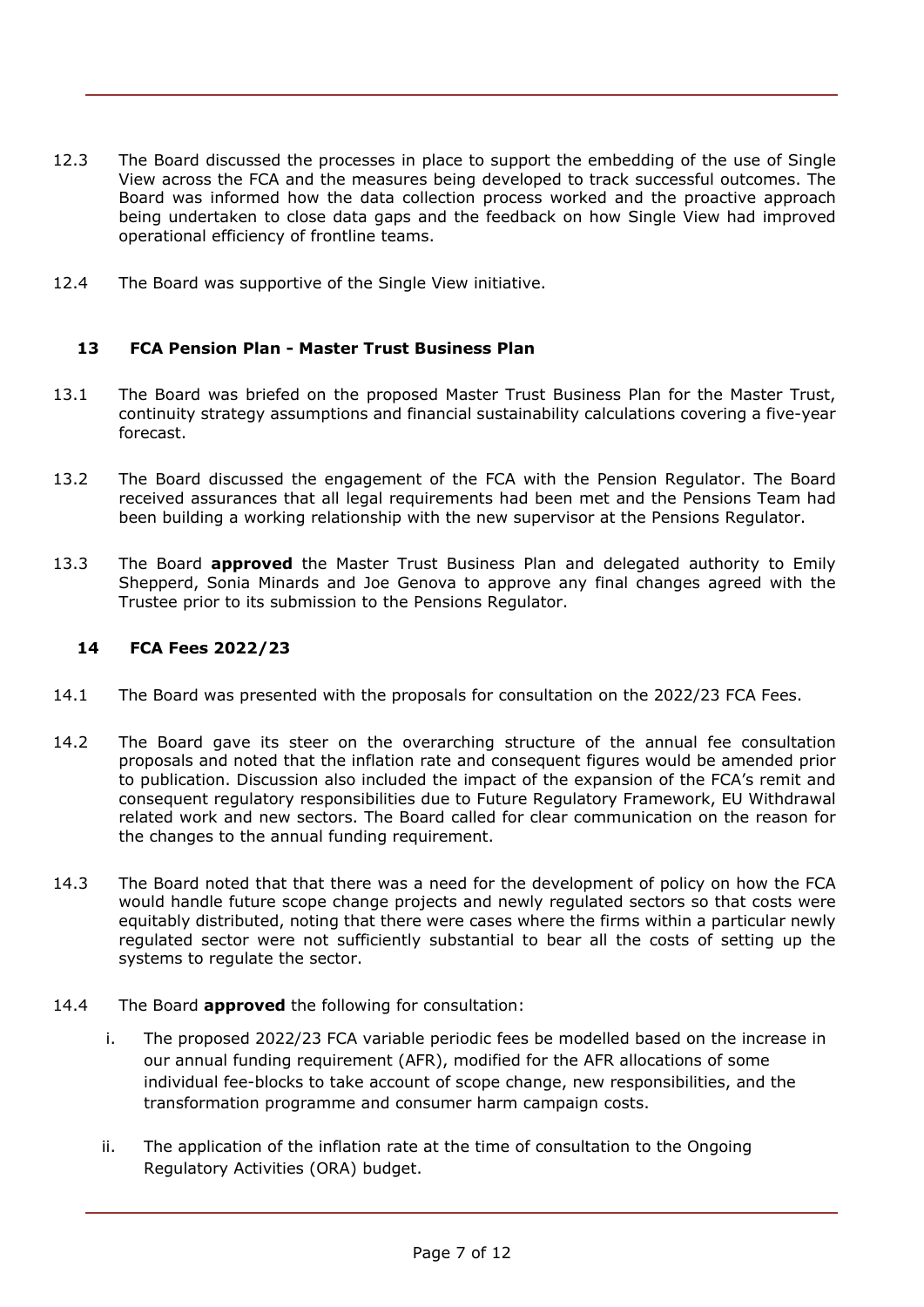- iii. Include within ORA the 1.25% increase to employers National Insurance contributions.
- iv. Spread the recovery of the £8m Crypto-asset scope change costs across all fee-blocks subject to the Money Laundering Regulations (MLRs).
- v. Increase minimum and flat rate fees in line with the increase in the ORA budget, including minimum fees for credit unions and friendly societies.
- vi. Set the minimum fee for the new Crypto-asset fee-block at £2,000 as proposed in consultation in November 2020.
- vii. Revocation of the extension of payment terms to 90 days for small to medium feepayers introduced in 2020/21 in response to the pandemic and return to the standard payment terms of 30 days.

## **15 Redress for former British Steel Pension Scheme (BSPS) members**

- 15.1 The Board was briefed on the proposals to consult on a redress scheme under S.404 for former British Steel Pension Scheme (BSPS) members.
- 15.2 The Board discussed the phased approach to executing the redress scheme and the delivery responsibilities between the FCA, FSCS and FOS. The Board discussed the scope of the redress scheme and how consumers who do not fall within its proposed scope will be supported.
- 15.3 It also discussed the FCA's proactive approach, including using its 'Dear CEO' letters to remind firms of their obligations, to ensure that firms maintain adequate financial resources and assets for the potential redress scheme.
- 15.4 The Board discussed the pre-consultation engagement exercise with key stakeholders in support of the proposed consultation. The Board received assurances of the continued engagement with the steelworkers and their representatives, statutory panels, FSCS and the FOS. The Board gave its steer on the communication strategy and asked that there be clarity and transparency on the FCA's expectations of firms and detailed communication on what complainants may expect of the redress scheme.
- 15.5 The Board **agreed** to the publication of the consultation on the proposed BSPS redress scheme subject to delegated authority for the final signoff given to the Chief Executive.

#### **16 PRIIPs – Proposed scope rules and amendments to regulatory technical standards**

- 16.1 The Board was briefed on the findings of the consultation on the Packaged Retail and Insurance-based Investments Products (PRIIPs) regulation.
- 16.2 The Board discussed some of the responses to the proposed changes to the PRIIPS regulatory technical standards intended to remedy some aspects of the PRIIPS regime. The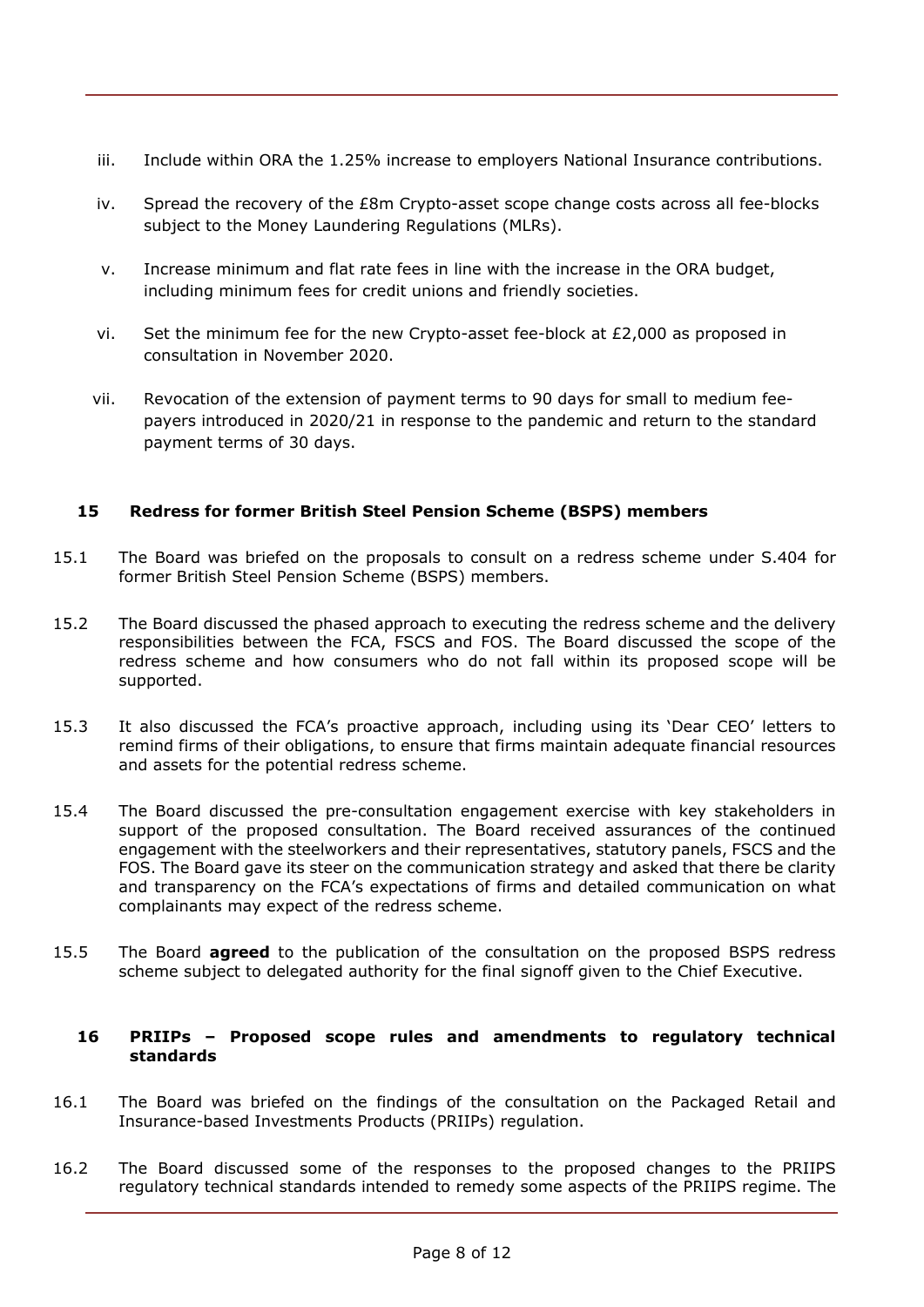Board was informed that the performance information requirement had been the most problematic rule as it failed to provide a methodology that would fit the diverse range of products and that this would be replaced by the requirement for firms to display a narrative text in the Key Information Document.

16.3 The Board **approved** the making of the final rules and amendments to the PRIIPs regulatory technical standards.

### **17 Rules and Guidance and Technical Standards to be determined**

- 17.1 The Board **resolved** to make the following instruments:
	- i. Listing Rules and Disclosure Guidance and Transparency Rules (Diversity and Inclusion) Instrument 2022
	- ii. Packaged Retail and Insurance-based Investment Products (Scope Rules and Technical Standards) Instrument 2022
	- iii. Fees Manual (Financial Ombudsman Service Case Fees 2022/2023) Instrument 2022
	- iv. Fees (Miscellaneous Amendments) (No 17) Instrument 2022
	- v. Financial Services Compensation Scheme (Management Expenses Levy Limit 2022/2023) Instrument 2022
	- vi. Handbook Administration (No 59) Instrument 2022

#### **18 Decisions of the Board/Board committee**

- 18.1 The Board **approved** the minutes of the meetings held on 18 February 2022, 25 February 2022 and 7 March 2022, subjects to amendments to the 18 February minutes.
- 18.2 The noted the action log.

#### 18.3 The Board **approved:**

- i. The Pension Plan IAS 19 assumptions as advised by Willis Towers Watson (WTW), with estimates based on 31 December 2021 market condition.
- ii. The Annual Asset Useful Life & Impairment Review as of 30 September 2021 for both intangible and tangible assets resulting in an overall impact on the income statement of  $£1.1m$  credit through a reduction in amortisation in this financial year.
- iii. The FCA's intention to continue to guarantee the Complaints Commissioner (OCC) funding.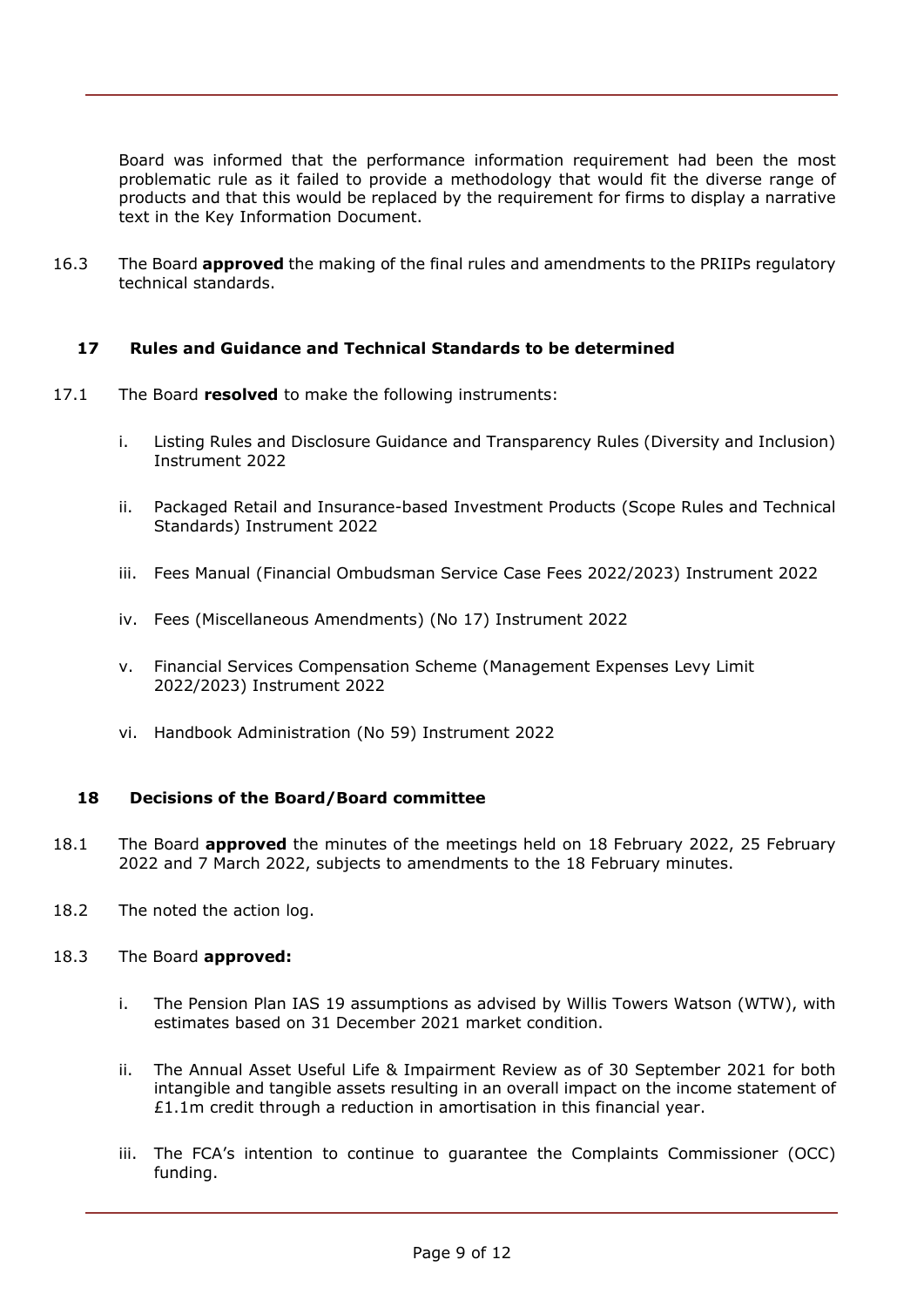- 18.4 The Board **approved** FOS's final budget for 2021/22, and, in doing so, approve the instrument FOS 2022/X amending scheme rules (case fees for the Compulsory Jurisdiction) and varying standard terms (case fees and annual levy for the Voluntary Jurisdiction).
- 18.5 The Board approved the reappointment of Caroline Rainbird as FSCS Chief Executive and Richard Parkin as FSCS NED, each for a further three-year term.
- 18.6 The Board **approved** the following Panel appointments:
	- i. Clare Woodman as Deputy Chair of the FCA Markets Practitioner Panel from 1 April 2022 to 31 January 2024
	- ii. Reappointment of Julie Page as a member of the FCA Practitioner Panel from 1 April 2022 to 31 March 2025
	- iii. Reappointment of Steve Treloar as a member of the FCA Practitioner Panel from 1 April 2022 to 31 March 2025
	- iv. Reappointment of Christopher Hill as a member of the FCA Practitioner Panel from 1 May 2022 to 30 April 2022
- 18.7 The Board **decided** that the FCA should defend the application for permission for judicial review and, if permission is granted, the judicial review itself (the Claim) brought by the All-Party Parliamentary Group on Fair Business Banking (APPG). The Board further noted the paper proposed internal governance processes; the Board approved these but requested that the Chair and the CEO should continue to be engaged on significant decisions.

### **19 Reports from the Chairs of Board Committees**

- 19.1 The Board noted the report from the Chair of the Remuneration Committee meeting held on 23 February 2022.
- 19.2 The Board noted the verbal update from the Chair of the Audit Committee
- 19.3 The Board noted the verbal update from the Chair of the Risk Committee

#### **20 Papers for noting**

i. The Board noted the paper on the FPC interest-rate stress test Recommendation and mortgage rules

There being no further business the meeting closed.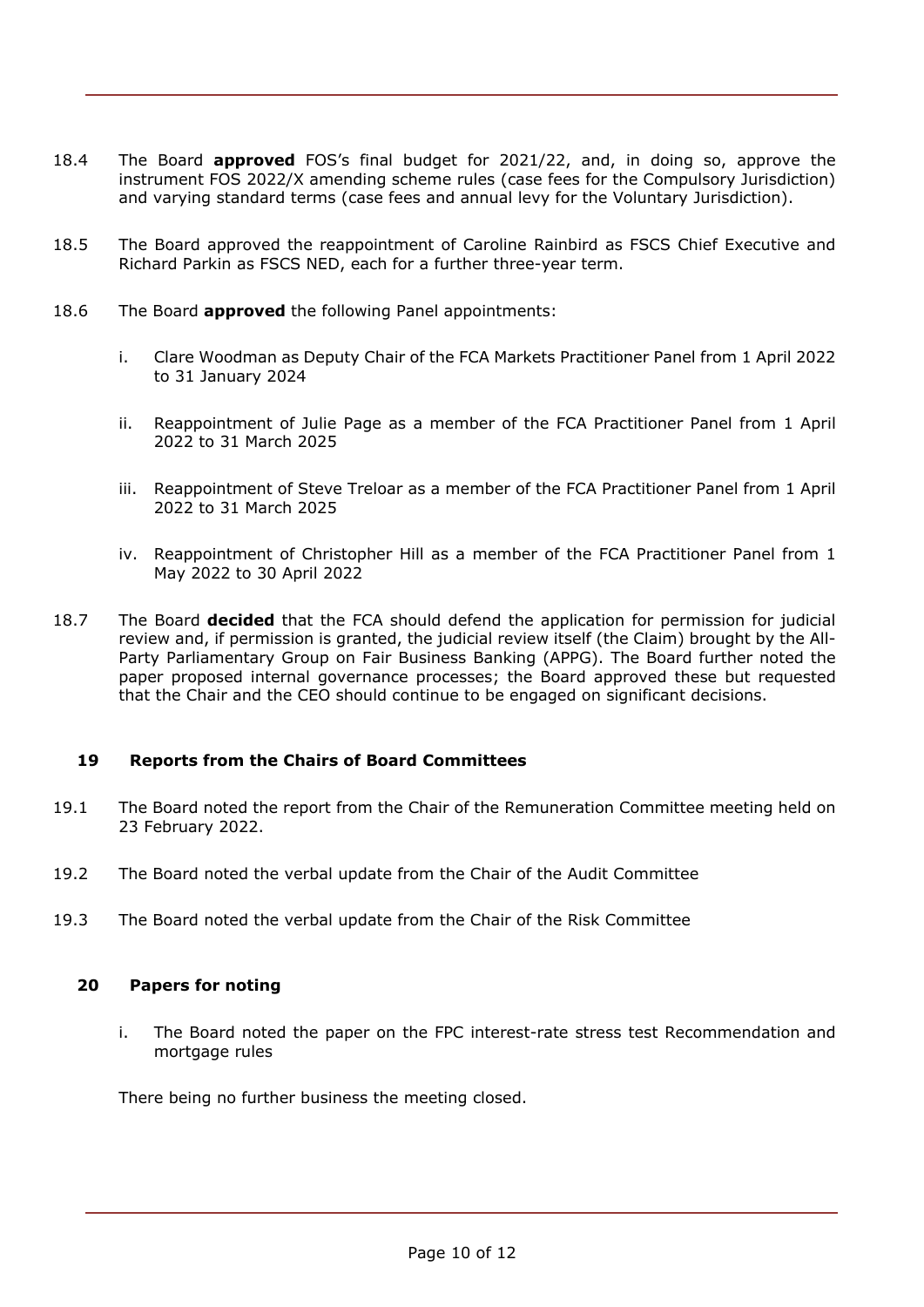### **Annex A: Attendees, presenters and observers**

### **In attendance:**

Megan Butler – Executive Director, Transformation Sheree Howard – Executive Director, Risk and Compliance Oversight Sheldon Mills – Executive Director, Consumers and Competition (attended for item 15) Sarah Pritchard – Executive Director, Markets (absent between 12:00-14:00on 24 March) Jessica Rusu – Executive Director, Chief Data, Information and Intelligence Officer Emily Shepperd – Executive Director, Authorisations Mark Steward – Executive Director, Enforcement and Market Oversight Miles Bake – Director, Company Secretary Aidene Walsh – Interim Chair, PSR Stephen Braviner Roman– Interim Director, General Counsel Graeme McLean – Director, CEO Office Ian Runacres – Manager, Chairman's Office

#### **Presenters and observers:**

| <b>Item 1 - Declarations of interest</b>                                                                | No attendees                                                                                                                                                                       |
|---------------------------------------------------------------------------------------------------------|------------------------------------------------------------------------------------------------------------------------------------------------------------------------------------|
| <b>Item 2 - Appointment of Interim</b><br><b>FCA Company Secretary</b>                                  | No attendees                                                                                                                                                                       |
| Item 3 - IRHP independent review                                                                        | John Swift QC - Monckton<br>Nikolaus Grubeck - Monckton<br>David Capps - Ashurst                                                                                                   |
| Item 4 - Strategic Analysis:<br><b>Macro-Economic Scenarios</b>                                         | Kate Collyer - Director, Consumers & Competition<br>Graeme Reynolds - Head of Department, Strategy &<br>Competition<br>Chris Gee - Manager, Strategy & Competition                 |
| <b>Item 5 - External Business Plan</b><br>2022/23                                                       | Kate Collyer - Director, Consumers & Competition<br>Jaz Sansoye - Head of Department, Strategy &<br>Competition<br>Graeme Reynolds - Head of Department, Strategy &<br>Competition |
| Item 6 - Final Plan and Budget<br><b>Approval</b>                                                       | Sonia Minards - Director, Operations<br>Jane Cowland - Manager, Finance                                                                                                            |
| <b>Item 9 - Final rules on Diversity</b><br>and Inclusion on company boards<br>and executive management | Sacha Sadan - Director, Environmental Social and<br>Governance<br>Helen Boyd - Head of Department, Markets Policy<br>Adam Wreglesworth - Manager, Markets Policy                   |
| Item 10 - Request to Establish the<br>new Executive Finance and<br><b>Delivery Committee (EFDC)</b>     | Sonia Minards - Director, Operations<br>Deborah Jones - Director, Transformation<br>Greg Sachrajda - Head of Department, Transformation                                            |
| Item 12 - Update on Single View<br>initiative                                                           | Alex Atkinson - Technical Specialist, Data Governance<br>Julia Tennant - Manager, Retail Lending<br>Jonathan Bundy - Technical Specialist, Central Data<br><b>Services</b>         |